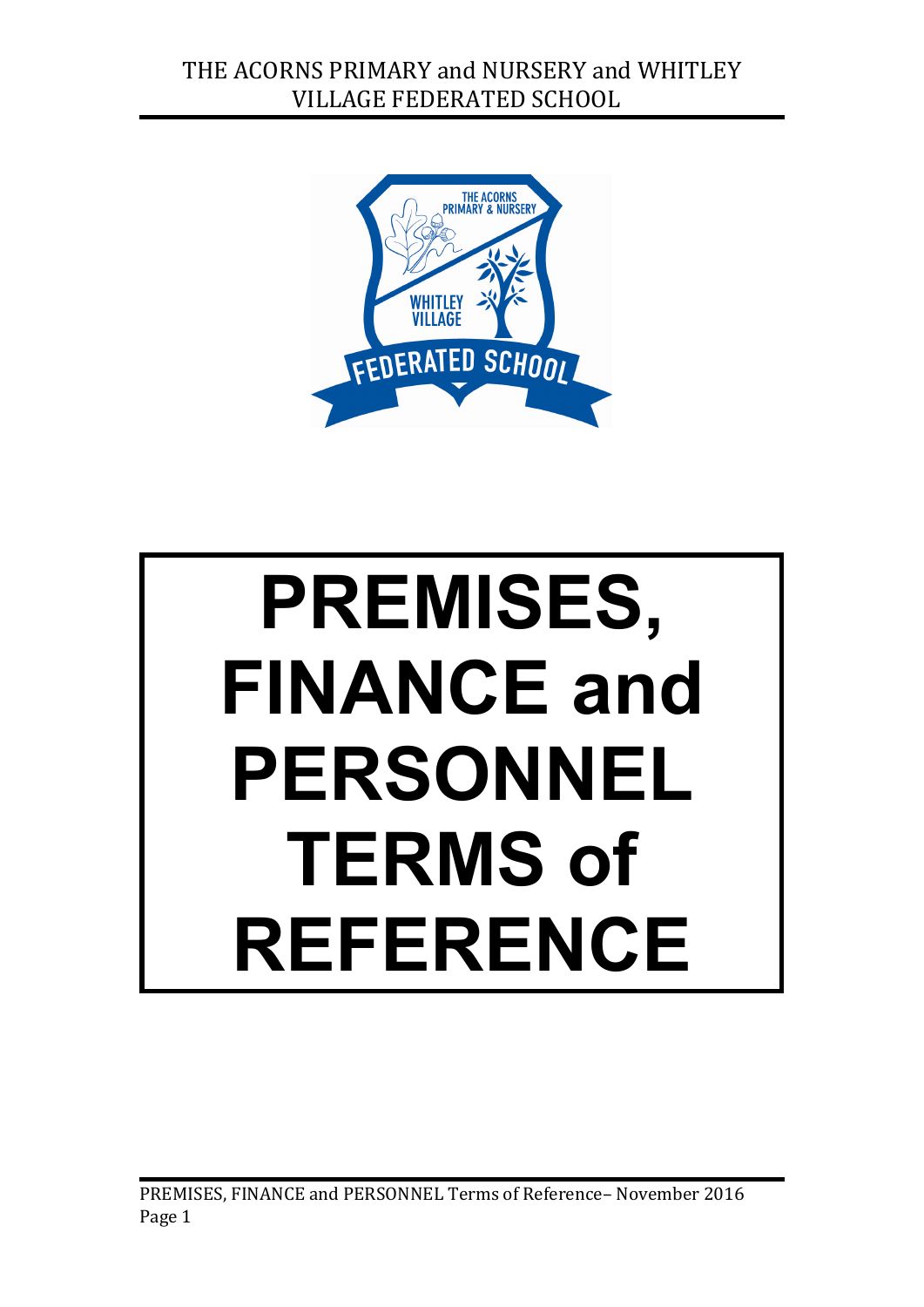# **PREMISES, FINANCE AND PERSONNEL COMMITTEE**

## **1. Membership and Chairing**

- The governing body determines the constitution, membership and terms of reference of any committee it decides to establish and reviews them annually.
- A chair must be appointed annually by the governing body or elected by the committee, as determined by the governing body. In the absence of the chair the committee must appoint a chair from its members.
- No person employed at the school may act as chair to any committee.
- Membership of a committee may include persons who are not governors and their entitlement to vote is to be determined by the governing body. However, the majority of members must be governors. Non-governors may not act as chair of a committee.
- A clerk must be appointed to all committees by the governing body.

### **2. Voting and Quorums**

- Only governors and associate members can vote. No vote may be taken at any meeting where associate members outnumber governors.
- The committee quorum is three governors.

### **3. Functions**

- The committee will consider matters as set out in its terms of reference or as requested by the governing body, taking advice as appropriate.
- Each committee will recommend the powers that should be delegated to it by the governing body. The governing body will modify and approve these powers as it sees fit and the delegated powers will then form part of the terms of reference for that committee.
- For committees other than the Finance Committee, decisions, which require a spending commitment over and above agreed budget provision, must be referred to the Finance Committee.

### **4. Procedures and Training**

- The membership of the committee will be determined at the first meeting of the governing body in the autumn term. Casual vacancies will be filled at the first available governors' meeting. The terms of reference of the committee will be reviewed annually.
- The normal procedures and regulations of the governing body also apply to its committees.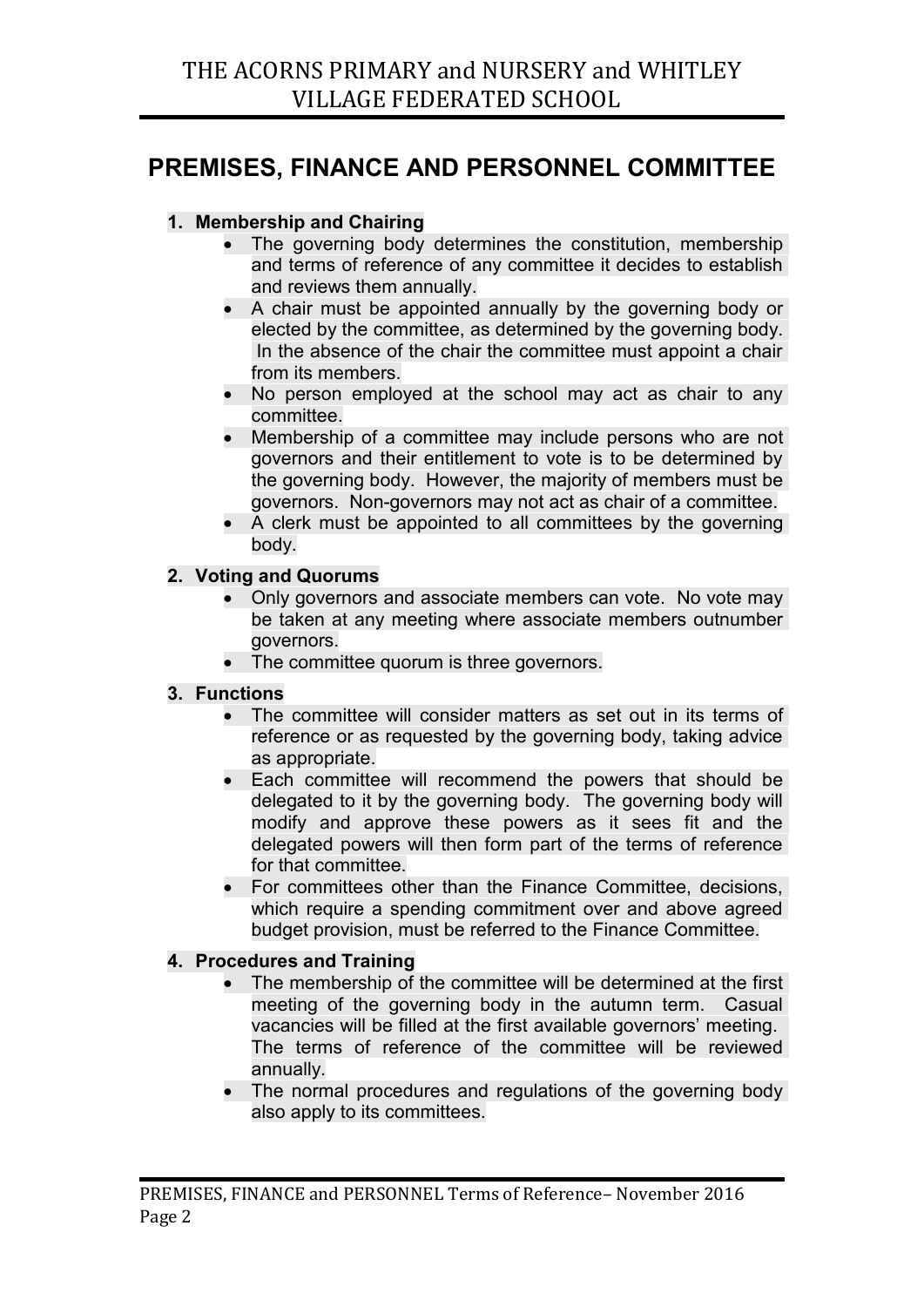Members of the committee should take steps to maintain and develop their knowledge and skills, for example by attending appropriate training.

# **PREMISE, FINANCE and PERSONNEL COMMITTEE TERMS OF REFERENCE**

- 1. The committee is concerned with the use of premises, grounds and extended school facilities. Its responsibilities include making recommendation on accommodation, caretaking, cleaning, decorating and maintenance. It will monitor efficient use of utilities such as water, electricity or gas and maintain an overview of costs and lettings policy of premises. Health and safety also falls within this remit.
	- To advise the Governing Body on priorities, including Health and Safety, for the maintenance and development of the school's premises
	- To oversee arrangements for repairs and maintenance
	- To make recommendations to the Finance Committee on premises-related expenditure
	- In consultation with the Headteacher and the Finance Committee, to oversee premises-related funding bids
	- To oversee arrangements, including Health and Safety, for the use of school premises by outside users, subject to governing body policy
	- To establish and keep under review a Building Development Plan
	- To establish and keep under review an Accessibility plan
	- Additional items which the Governing Body may wish to include
- 2. This committee will review and agree the school's proposals for the budget and recommend it to the full governing body, review the school fund account and review and keep track of expenditure.
	- In consultation with the Headteacher, to draft the first formal budget plan of the financial year
	- To establish and maintain an up to date 3-year financial plan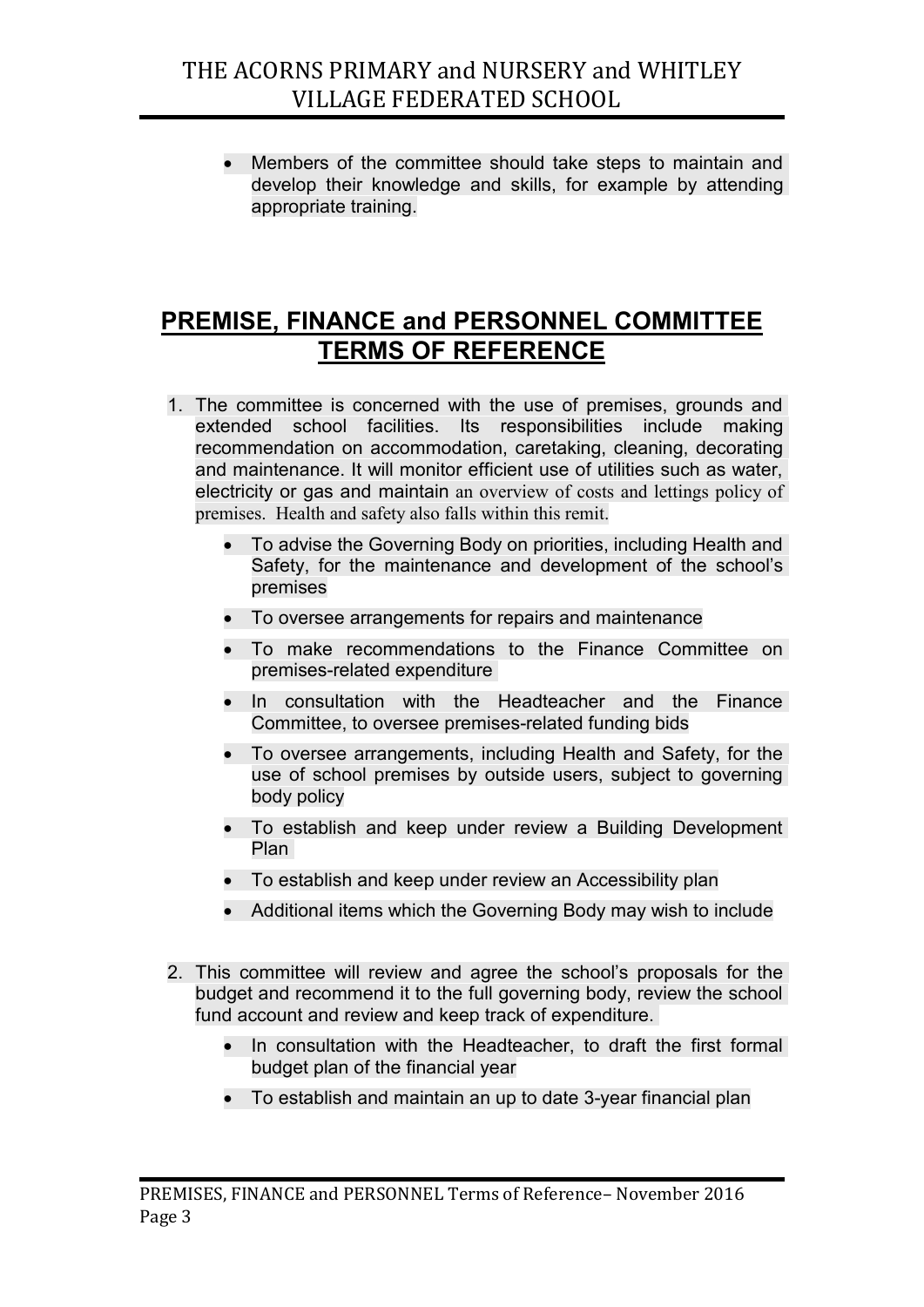- To consider a budget position statement including virement decisions at least termly and to report significant anomalies from the anticipated position to the Governing Body
- To ensure that the school operates within the Financial Regulations of the Local Authority
- To monitor expenditure of all voluntary funds kept on behalf of the Governing Body
- To annually review charges and remissions policies and expenses policies.
- To make decisions in respect of service agreements
- To prepare financial statements for inclusion in the governing body report to parents
- To make decisions on expenditure following recommendations from other committees
- To ensure, as far as is practical, that Health and Safety issues are appropriately prioritized
- To determine whether sufficient funds are available for pay increments as recommended by the Headteacher
- In the light of the Headteacher Performance Management Group's recommendations, to determine whether sufficient funds are available for increments
- Additional items which the Governing Body may wish to include
- 3. This committee will have responsibility for reviewing and agreeing staff provision, agreeing procedures for staff selection, appointments, reviewing and agreeing staff training programmes and reviewing and agreeing pay.
	- To draft and keep under review the staffing structure in consultation with the Headteacher
	- To establish a Salary Policy for all categories of staff and to be responsible for its administration and review
	- To oversee the appointment procedure for all staff
	- To oversee the process leading to staff reductions
	- To keep under review staff work/life balance, working conditions and well-being, including the monitoring of absence
	- To make recommendations on personnel related expenditure
	- To consider any appeal against a decision on pay grading or pay awards
	- Additional items which the Governing Body may wish to include